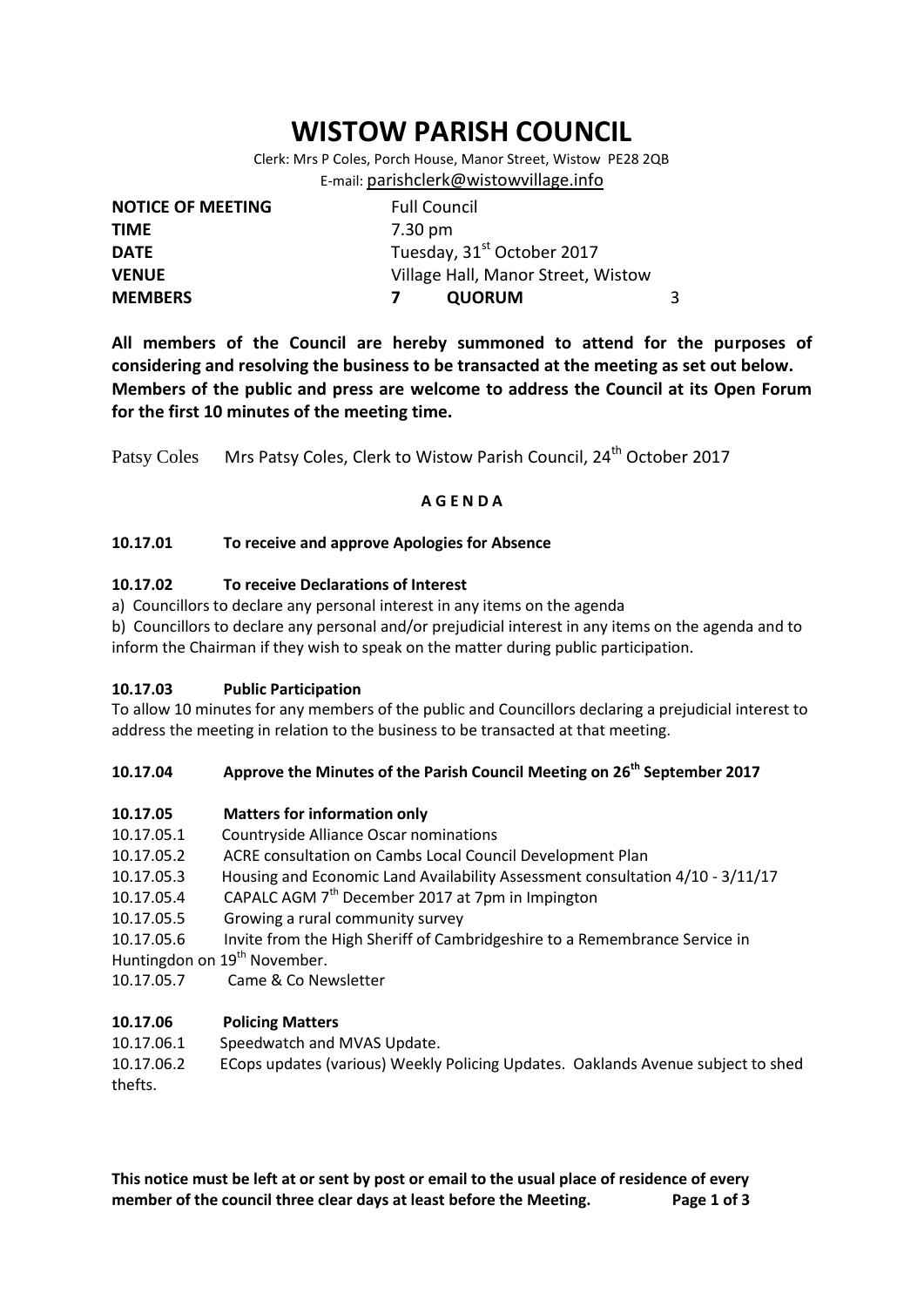# **Page 2**

**10.17.07 To receive reports from County and District – Mr T Rogers, Mr P Bucknell and Mrs J Tavener**

# **10.17.08 Finance**

|                                      | a) to approve the Financial Statement and Cashflow for September |                                             |  |  |
|--------------------------------------|------------------------------------------------------------------|---------------------------------------------|--|--|
|                                      |                                                                  | b) to approve payment of following amounts: |  |  |
|                                      | Clerks salary and expenses                                       | £345.42                                     |  |  |
|                                      | CGM grass cutting                                                | £78.00                                      |  |  |
| Warboys PC, Chairman training £15.00 |                                                                  |                                             |  |  |
|                                      | HDC playground rent                                              | £100.00                                     |  |  |
|                                      | LGS payroll, 13 months                                           | £85.80                                      |  |  |
|                                      | <b>Balfour Beatty</b>                                            | £377.64                                     |  |  |
| 10.17.08                             | Income for October: £1158.01 allotment rent                      |                                             |  |  |

# **10.17.09 Correspondence**

10.17.09.1 Letter from Mr John Wiltshire on behalf of Ramshed, asking for a donation to funds.

# **10.17.10 To consider any Planning Applications received and planning related issues**

10.17.10.1 17/021666/TREE T1 – Horse Chestnut – crown reduction of 2m and bringing in of lower lateral limbs due to decay and risk of limbs failing

T2 – Sycamore – crown reduction of 2m to prevent interference with phone and electric cables Chestnut House, Church Street, Wistow

## **10.17.11 Highways Report/Traffic Matters**

- 10.17.11.1 Information from CCC on road works events
- 10.17.11.2 Proposed 40mph and 50mph Speed Limits Ramsey Road, Upwood & TheRaveleys and Wistow
- 10.17.11.2 Any outstanding highways issues

## **10.17.12 Maintenance Issues**

- 10.17.12.1 Playground update, Mr Carter, Mr MacInnes and Ms Leaton.
- 10.17.12.2 Playground rota/risk assessment forms, May , Mr Leigh,
- September Mrs Emery, October, Mr MacInnes and November Mr Leigh
- 10.17.12.3 Update on Church steps repair

# **10.17.13 Administration Matters**

- 10.17.13.1 More policies have been prepared for review.
- 10.17.13.2 Update on Keep Wistow Flowing,
- 10.17.13.3 Budget discussion
- 10.17.13.4 Annual Playground inspection
- 10.17.13.5 Allotment invoices all issued
- 10.17.13.6 Feedback on Parish Conference on 9<sup>th</sup> October.

## **10.17.14 Working Parties Feedback and Updates**

| a-Litter |                | Mr MacInnes |
|----------|----------------|-------------|
|          | b- Countryside | Mr Gregory  |

**This notice must be left at or sent by post or email to the usual place of residence of every member of the council three clear days at least before the Meeting. Page 2 of 3**